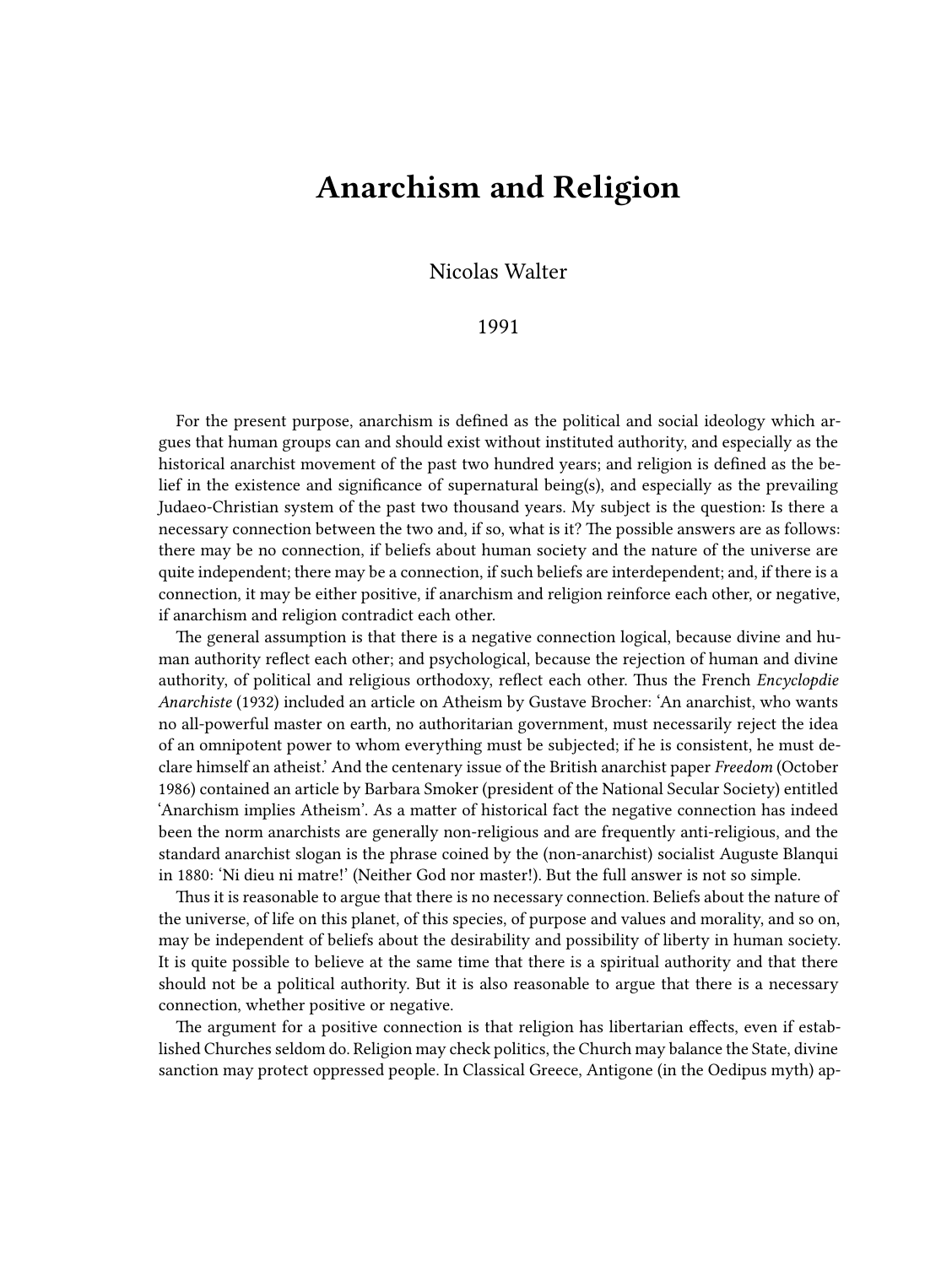peals to divine law in her individual rebellion against the human law of the ruler Creon.<sup>1</sup> Socrates (the greatest figure in Greek thought) appealed to the divine demon within him to inspire his individual judgement. Zeno (the founder of the Stoic school of philosophy) appealed to a higher authority than the State. Within Judaism, the Prophets of the Old Testament challenged Kings and proclaimed what is known as the 'Social Gospel'. One of the most eloquent texts in the Bible is Hannah's song when she conceives Samuel, which is echoed by Mary's song when she conceives Jesus the Magnificat:

*My soul doth magnify the Lord; and my spirit hath rejoiced in God my saviour… He hath shewed strength with his arm; he hath scattered the proud in the imagination of their hearts. He hath put down the mighty from their seats; and hath exalted the humble and meek. He hath filled the hungry with good things; and the rich he hath sent empty away.*

Within Christianity, Jesus came for the poor and weak, and the early Christians resisted the Roman State. When Christianity became the established ideology in its turn, religious heretics challenged both Church and State. Medieval heresies helped to destroy the old system the Albigensians and the Waldensians, the Brotherhood of the Free Spirit and the Taborites in Bohemia, the Anabaptists in Germany and Switzerland.

This pattern may be seen in Britain. John Ball, the ideologist of the Peasants' Revolt of 1381, was a priest who proclaimed in a sermon to the rebels: *'Things shall not go right until there is neither master nor slave.'* Later religious dissent led to political dissent, and the extreme Puritans in the English Revolution of 1649–1659 were the pioneers of the native tradition of anarchism. Gerrard Winstanley, the ideologist of the Diggers or True Levellers, who came nearer to anarchism than anyone before the French Revolution, moved within a few years from quoting the Bible to invoking 'the great Creator Reason'. The tradition was continued by the Ranters and Seekers, the Quakers and Shakers, and later the Universalists and Unitarians, and may be seen in the modern peace movement.

The argument for a negative connection is that religion supports politics, the Church supports the State, opponents of political authority also oppose religious authority. In Classical Greece and Rome, the religious sceptics Protagoras, Diogenes, Epicurus, Lucretius, Sextus Empiricus were the real liberators (and the same is true in Ancient India and China). Within Judaism, God is the archetypical figure of (male) authority, the Jewish State was a theocracy ruled by priests, and the few good Prophets (and the good Rabbis who followed them) should be seen as dissenters. In Christianity, Paul told his followers that 'the powers that be are ordained of God', Church and State stand together as the 'two swords' of the Gospel of Luke, and the good Christians have been rebels against ecclesiastical as much as secular power the heretics and sceptics, esprits forts and libertins, the freethinkers and philosophes, Jean Meslier and Denis Diderot (who both wanted to see 'the last king strangled in the guts of the last priest') and Voltaire (whose motto was 'Ecrasez l'infeme!'), Thomas Paine (the pioneer of freethought and also of free society, the opponent of Priestcraft as well as Kingcraft) and Richard Carlile (who led the shift towards both atheism and anarchism), and so on to the historical freethought movement.

<sup>&</sup>lt;sup>1</sup> In Sophocles' play *Antigone* (c. 440BC), Creon actually says in response to her rebellion, 'There is no greater evil than anarchy' one of the earliest uses of the word in the pejorative double sense.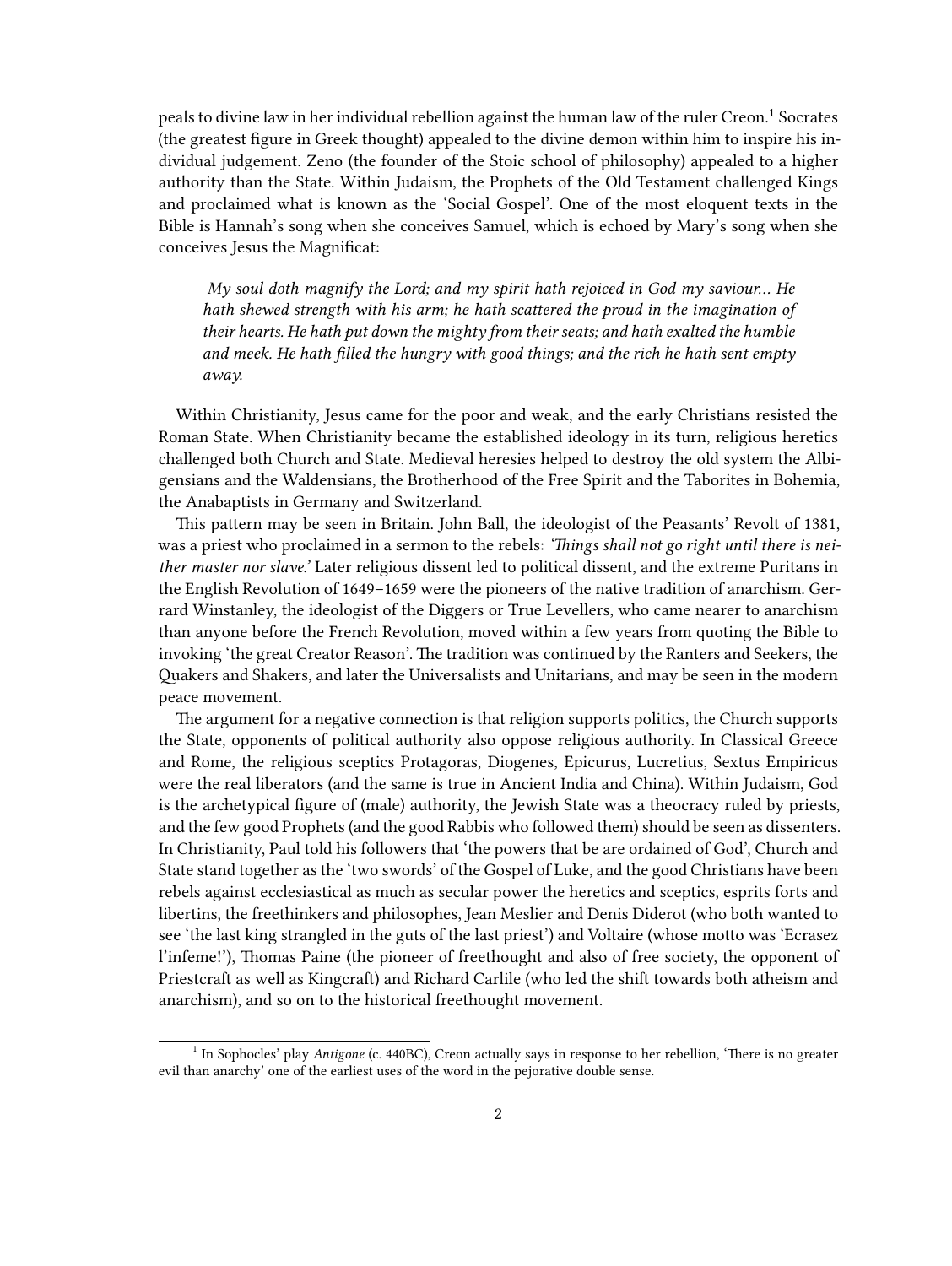Within the historical anarchist movement, these two attitudes exist together. Revolutionary anarchism, like revolutionary socialism, has quasi-religious features expressed in irrationalism, utopianism, millennialism, fanaticism, fundamentalism, sectarianism, and so on. But anarchism, like socialism and liberalism, also has anti-religious features all of them modern political ideologies tending to assume the rejection of all orthodox belief and authority and is the supreme example of dissent, disbelief, and disobedience. All progressive thought, culminating in humanism, depends on the assumption that every single human being has the right to think for himself or herself; and all progressive politics, culminating in anarchism, depends on the assumption that every single human being has the right to act for himself or herself. (A point worth mentioning is the connection of anarchism, as of liberalism and socialism, with the alternative religion of Freemasonry, to which several leading anarchists have belonged Proudhon, Bakunin, Louise Michel, Ferrer, Volin, and so on.) There is no doubt that the prevailing strain within the anarchist tradition is opposition to religion. William Godwin, the author of the *Enquiry Concerning Political Justice* (1793), the first systematic text of libertarian politics, was a Calvinist minister who began by rejecting Christianity, and passed through deism to atheism and then what was later called agnosticism. Max Stirner, the author of *The Individual and His Property* (1845), the most extreme text of libertarian politics, began as a left-Hegelian, post-Feuerbachian atheist, rejecting the 'spooks' of religion as well as of politics including the spook of 'humanity'. Proudhon, the first person to call himself an anarchist, who was well known for saying, 'Property is theft', also said, 'God is evil' and 'God is the eternal X'. Bakunin, the main founder of the anarchist movement, attacked the Church as much as the State, and wrote an essay which his followers later published as *God and the State* (1882), in which he inverted Voltaire's famous saying and proclaimed: 'If God really existed, he would have to be abolished.' Kropotkin, the best-known anarchist writer, was a child of the Enlightenment and the Scientific Revolution, and assumed that religion would be replaced by science and that the Church as well as the State would be abolished; he was particularly concerned with the development of a secular system of ethics which replaced supernatural theology with natural biology. Errico Malatesta and Carlo Cafiero, the main founders of the Italian anarchist movement, both came from freethinking families (and Cafiero was involved with the National Secular Society when he visited London during the 1870s). Eliseé and Elie Reclus, the best-loved French anarchists, were the sons of a Calvinist minister, and began by rejecting religion before they moved on to anarchism. Sebastien Faure, the most active speaker and writer in the French movement for half a century, was intended for the Church and began by rejecting Catholicism and passing through anti-clericalism and socialism on the way to anarchism. Andre Lorulot, a leading French individualist before the First World War, was then a leading freethinker for half a century. Johann Most, the best-known German anarchist for a quarter of a century, who wrote ferocious pamphlets on the need for violence to destroy existing society, also wrote a ferocious pamphlet on the need to destroy supernatural religion called *The God Plague* (1883). Multatuli (Eduard Douwes Dekker), the great Dutch writer, was a leading atheist as well as anarchist. Ferdinand Domela Nieuwenhuis, the best-known Dutch anarchist, was a Calvinist minister who began by rejecting religion before passing through socialism on the way to anarchism. Anton Constandse was a leading Dutch anarchist and freethinker. Emma Goldman and Alexander Berkman, the best-known Jewish American anarchists, began by rejecting Judaism and passing through populism on the way to anarchism. Rudolf Rocker, the German leader of the Jewish anarchists in Britain, was another child of the Enlightenment and spoke and wrote on secular as much as political subjects. In Spain, the largest anarchist movement in the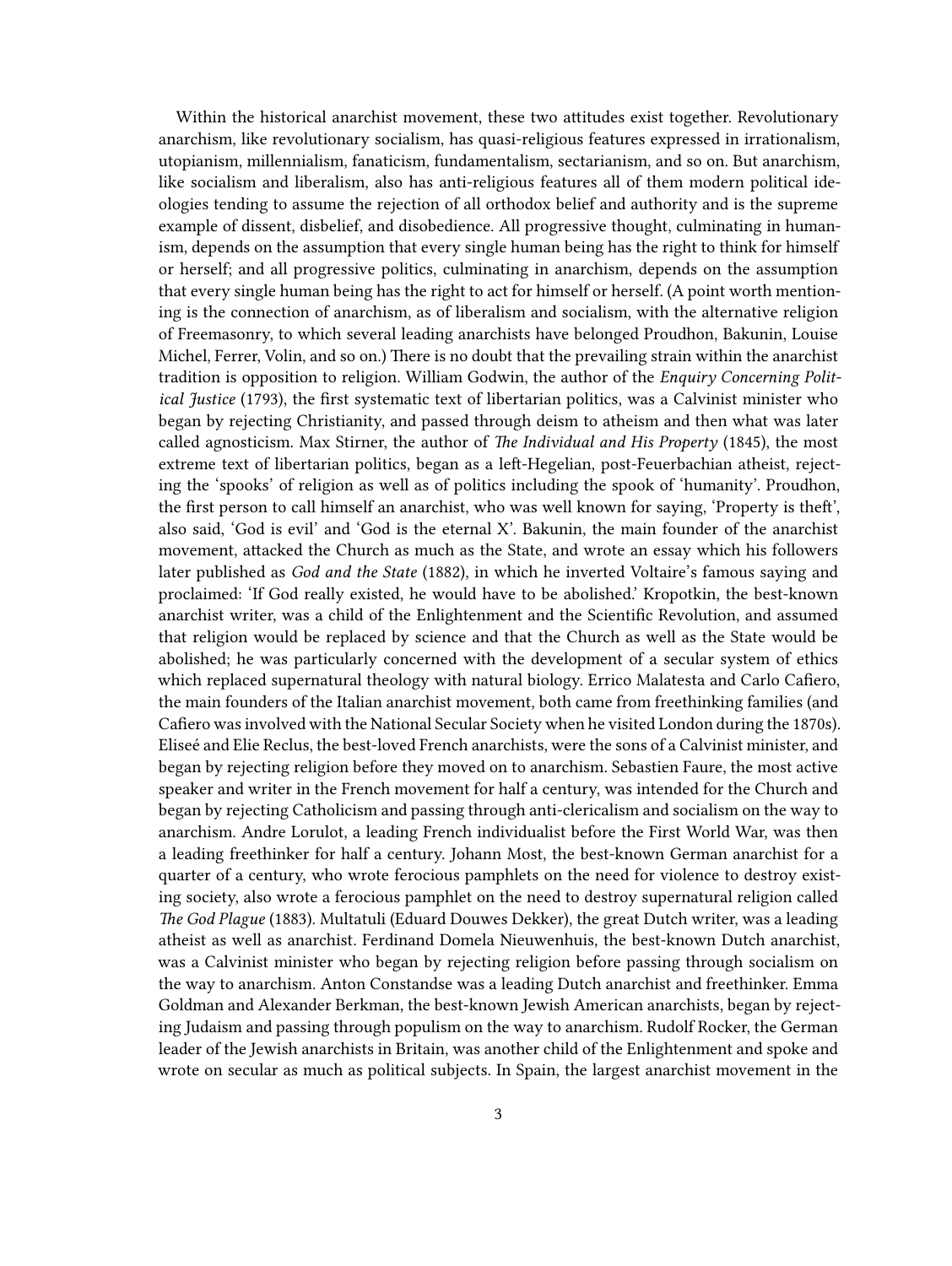world, which has often been described as a quasi-religious phenomenon, was in fact profoundly naturalistic and secularist and anti-Christian as well as anti-clerical. Francisco Ferrer, the wellknown Spanish anarchist who was judicially murdered in 1909, was best known for founding the Modern School which tried to give secular education in a Catholic country. The leaders of the anarchist movements in Latin America almost all began by rebelling against the Church before rebelling against the State. The founders of the anarchist movements in India and China all had to begin by discarding the traditional religions of their communities. In the United States, Voltairine de Cleyre was (as her name suggests) the child of freethinkers, and wrote and spoke on secular as much as political topics. The two best-known American anarchists today (both of Jewish origin) are Murray Bookchin, who calls himself an ecological humanist, and Noam Chomsky, who calls himself a scientific rationalist. Two leading figures of a younger generation, Fred Woodworth and Chaz Bufe, are militant atheists as well as anarchists. And so on.

This pattern prevails in Britain. Not only William Godwin but nearly all libertarians have been opposed to orthodox religion as well as orthodox politics William Morris, Oscar Wilde, Charlotte Wilson, Joseph Lane, Henry Seymour (who was active in the National Secular Society before he helped to found the British anarchist movement), James Tochatti (who was active in the British Secular Union before he turned to socialism and anarchism), Alfred Marsh (the son of the son-inlaw of G. J. Holyoake, who founded the secularist movement), Guy Aldred (who rapidly moved from evangelical Christianity through secularism and socialism to anarcho-syndicalism), A. S. Neill (whose educational work was opposed to religious and ethical orthodoxy as much as to political and social orthodoxy), and so on. And of course Shelley is the poet laureate of atheists and anarchists alike.

There have been few serious studies of anarchist psychology, but those that do exist agree that the first step on the way to anarchism is frequently the rejection of religion. Nevertheless, there are plenty of exceptions to this rule. In Britain, for example, Edward Carpenter was a mystic, Herbert Read saw anarchism as a religious philosophy, Alex Comfort moved from scientific to quasireligious humanism, Colin MacInnes saw anarchism as a kind of religion; in the United States, Paul Goodman rejected Judaism but retained some kind of religion, and New Age nonsense has infected anarchists as well as so many other radicals. But the great exception is the phenomenon of Christian anarchism and religious anarcho-pacifism. Above all, Leo Tolstoy, who rejected all orthodoxies of both religion and politics, exerted a powerful double pressure towards anarchism "although he always repudiated the anarchist movement and towards religion by pushing Christians towards his idiosyncratic version of anarchism as much as he pushed anarchists towards his idiosyncratic version of Christianity. He influenced the Western peace movement (including such figures as Bart de Ligt and Aldous Huxley, Danilo Dolci and Ronald Sampson), and also movements in the Third World (especially India, including such figures as M. K. Gandhi and J. P. Narayan). A similar development in the United States is the Catholic Worker movement (including such figures as Dorothy Day and Ammon Hennacy).

So the conclusion is that there is indeed a strong correlation between anarchism and atheism, but that it is not complete, and it is not necessary. Most anarchists are non-religious or antireligious and most take their atheism for granted but some anarchists are religious. There are therefore several valid libertarian views of religion. Perhaps the most persuasive and productive one was that expressed by Karl Marx (before he became a 'Marxist') in the famous passage from his essay *Towards the Critique of Hegel's Philosophy of Right* (1844):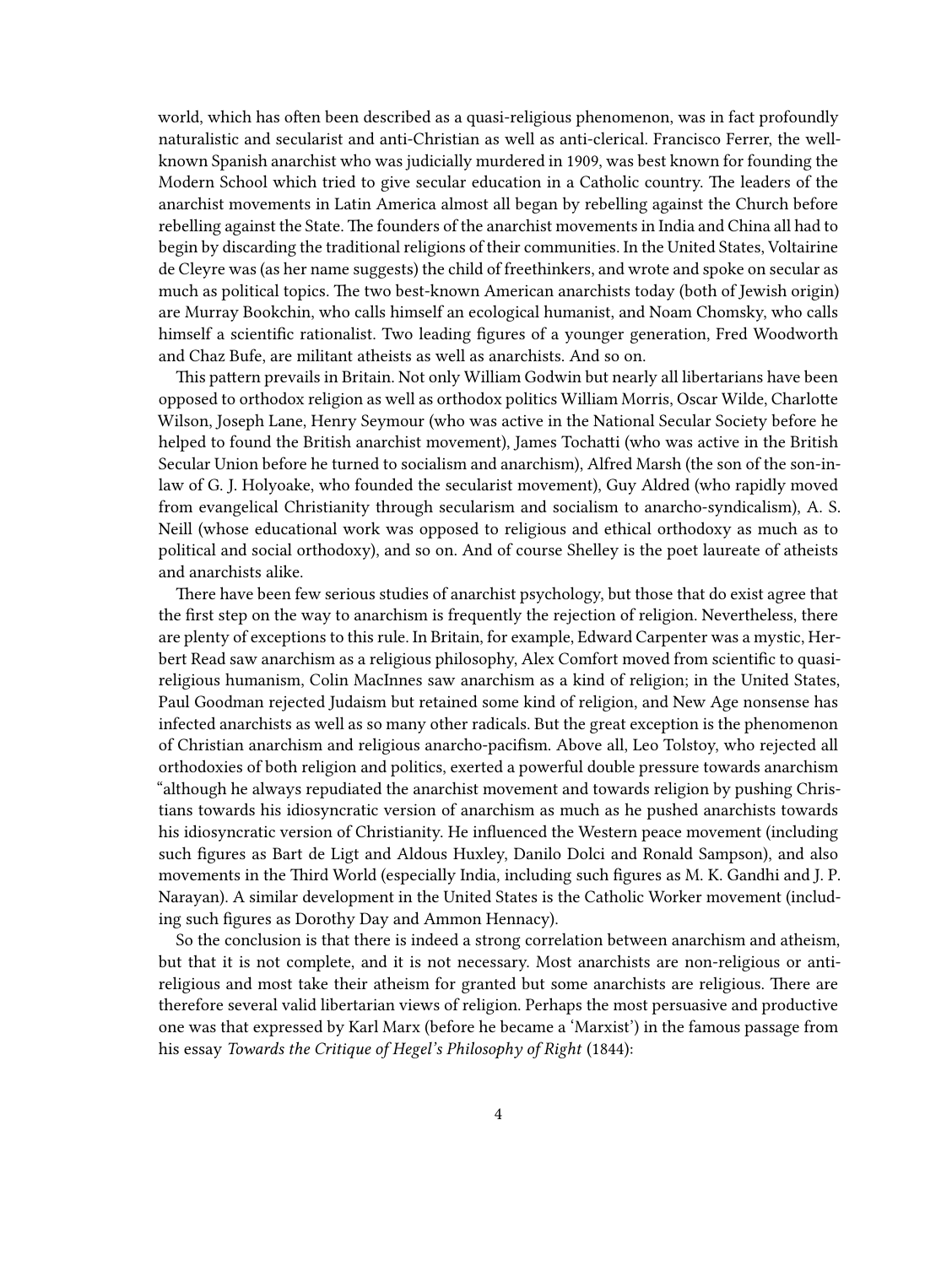Religious distress is at the same time an expression of real distress and a protest against real distress. Religion is the sigh of the oppressed creature, the heart of a heartless world, the soul of a soulless situation. It is the opium of the people. The abolition of religion as the illusory happiness of the people is required for their real happiness. The demand to give up the illusions about their condition is the demand to give up a condition which needs illusions. The criticism of religion is therefore in embryo the criticism of the vale of tears whose halo is religion.

The true anarchist attitude to religion is surely to attack not faith or the Church so much as what it is in so many people that needs faith and the Church, just as the truly anarchist attitude to politics is surely to attack not obedience or the State so much as what it is in most people that needs obedience and the State the will to believe and the will to obey. And the last anarchist hope about both religion and politics is that, just as the Church once seemed necessary to human existence but is now withering away, so the State still seems necessary to human existence but will also wither away, until both institutions finally disappear. We may yet end with Neither God nor master!

*Based on a talk given at the South Place Ethical Society on 14 July 1991.*